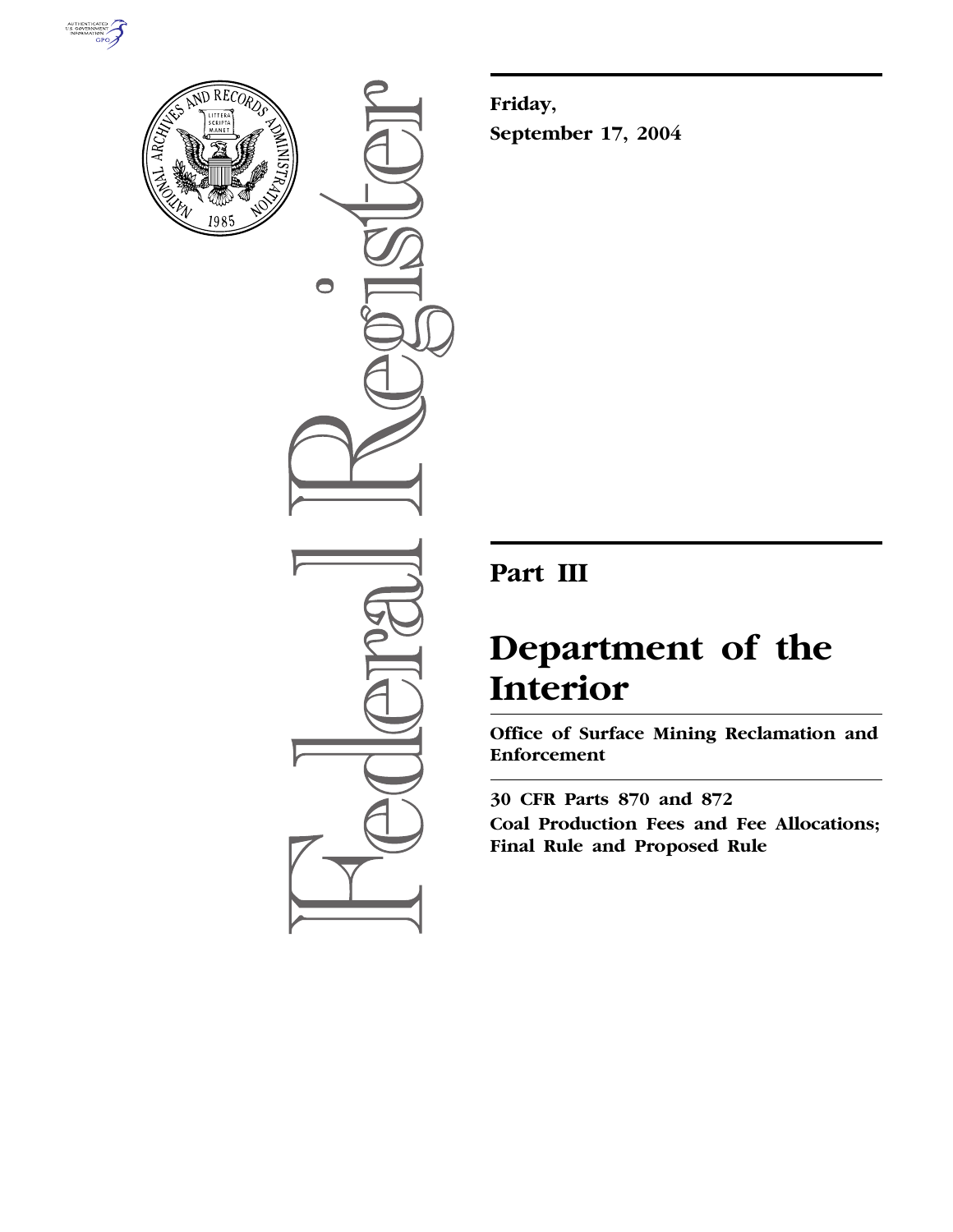#### **DEPARTMENT OF THE INTERIOR**

#### **Office of Surface Mining Reclamation and Enforcement**

#### **30 CFR Part 870**

**RIN 1029–AC46** 

#### **Coal Production Fees**

**AGENCY:** Office of Surface Mining Reclamation and Enforcement (OSM), Interior.

# **ACTION:** Final rule.

**SUMMARY:** This rule sets forth the criteria and procedures that we will use to establish fees under the Surface Mining Control and Reclamation Act of 1977 (SMCRA or the Act) for coal produced after September 30, 2004, when the current statutory fees expire. We also are providing notice of the fees established for FY 2005. We are establishing the fee at a rate to provide for the transfer from the Abandoned Mine Reclamation Fund (AML Fund or the Fund) to the Combined Benefit Fund (CBF), a total expected to be approximately \$69 million for FY 2005. The fees necessary to generate the transfer amount are established as follows for each ton of coal produced for sale, transfer, or use: Surface-mined coal (except lignite), 8.8 cents per ton; Underground-mined coal (except lignite), 3.8 cents per ton; and, Lignite, 2.5 cents per ton.

We also are publishing in today's **Federal Register** a proposed rule that includes the changes made in this final rule as well as some additional issues related to the fee and the AML Fund. **DATES:** This rule is effective September 17, 2004.

#### **FOR FURTHER INFORMATION CONTACT:**

Dennis Rice, Office of Surface Mining Reclamation and Enforcement, 1951 Constitution Avenue, NW., Washington, DC 20240. Telephone: (202) 208–2829. E-mail address: *drice@osmre.gov*. You will find additional information concerning OSM, fees on coal production, and abandoned mine reclamation on our home page at *http:/ /www.osmre.gov*.

#### **SUPPLEMENTARY INFORMATION:**

#### **Table of Contents**

I. Background information

- A. What Is the History of the SMCRA Fee on Coal Production?
- B. What Is the CBF?
- C. Why Do we Transfer Monies From the AML Fund to the CBF and How Do We Determine the Amount To Transfer?
- II. What Is the Rationale for Our
- Determination of the Total Amount of Fees To Be Collected Each Year Under This rule?

#### III. What Will This Rule Accomplish?

- IV. What Alternatives Did We Consider?
- V. What Is the Rationale for the Cap on Annual Transfers to the CBF?
- VI. Will the Fees Collected Continue To Be Feposited Into the AML Fund?
- VII. What Are the Fees for Coal Produced in FY 2005?
- VIII. Why Are We Publishing a Proposed Rule at the Same Time as the Final Rule?
- IX. Why are We Publishing This Rule as a Final Rule Without Opportunity for Comment?
- X. Procedural Matters

#### **I. Background Information**

#### *A. What Is the History of the SMCRA Fee on Coal Production?*

Title IV of SMCRA created an abandoned mine land reclamation program funded by a fee, known as the reclamation fee, assessed on each ton of coal produced for sale, transfer, or use (produced). The fees collected are placed in the AML Fund. We, either directly or through grants to States and Indian tribes with approved AML reclamation plans under SMCRA, use appropriations from the Fund primarily to reclaim lands and waters adversely impacted by mining conducted before the enactment of SMCRA and to mitigate the adverse impacts of mining on individuals and communities. In addition, subject to appropriation, up to \$10 million per year may be used for the small operator assistance program under section 507(c) of SMCRA, which pays for certain costs involved with the preparation of coal mining permit applications under Title V of SMCRA. Also, since Fiscal Year (FY) 1996, an amount equal to the interest earned by and paid to the Fund has been available for direct transfer to the United Mine Workers of America CBF to defray the cost of providing health care benefits for certain retired coal miners and their dependents.

Section 402(a) of SMCRA and existing 30 CFR 870.13 fix the reclamation fee at 35 cents per ton (or 10 percent of the value of the coal, whichever is less) for surface-mined coal other than lignite; 15 cents per ton (or 10 percent of the value of the coal, whichever is less) for coal from underground mines; and 10 cents per ton (or 2 percent of the value of the coal, whichever is less) for lignite. Under section 402(b) of SMCRA, our authority to collect fees at those rates will expire with respect to coal produced after September 30, 2004, as will our authority to collect fees for AML reclamation purposes. However, unappropriated monies remaining in the Fund after that date will remain available for grants to State and tribal AML reclamation programs and the

other purposes for which the AML Fund was established.

As originally enacted, section 402 of SMCRA authorized collection of reclamation fees for 15 years following the date of enactment (August 3, 1977), meaning that our fee collection authority would have expired August 3, 1992. However, Congress has twice extended that deadline. As enacted on November 5, 1990, Section 6003(a) of the Omnibus Budget Reconciliation Act of 1990 (Pub. L. 101–508, 104 Stat. 1388) extended both the fees and our fee collection authority through September 30, 1995. Section 6002(c) of that law also required that the Fund be invested in interest-bearing public debt securities, with the interest becoming part of the Fund. Section 19143(b) of Title XIX of the Energy Policy Act of 1992 (Pub. L. 102–486, 106 Stat. 2776, 3056) subsequently extended the fees and our fee collection authority through September 30, 2004.

Section 2515 of Title XXV of the Energy Policy Act (106 Stat. 2776, 3113) further amended section 402(b) of SMCRA by adding the requirement that, after September 30, 2004, ''the fee shall be established at a rate to continue to provide for the deposit referred to in subsection (h) [of section 402 of SMCRA].'' See 30 U.S.C. 1232(b). The rule that we are adopting today implements this provision of SMCRA by establishing criteria and procedures for establishment of fees for coal produced on or after October 1, 2004.

#### *B. What Is the CBF?*

The Energy Policy Act of 1992 also included provisions known as the Coal Industry Retiree Health Benefit Act of 1992 (the Coal Act), which is codified at 26 U.S.C. 9701 *et seq.* See Pub. L. 102–486, 106 Stat. 2776, 3036. The Coal Act created the United Mine Workers of America (UMWA) Combined Benefit Fund by merging two financially troubled health care plans, the UMWA 1950 Benefit Plan and Trust and the UMWA 1974 Benefit Plan and Trust, effective February 1, 1993. See 26 U.S.C. 9702. The CBF is a private employee benefit trust fund that provides health care and death benefits to UMWA coal industry retirees and their dependents and survivors who were both eligible to receive and were receiving benefits from the 1950 Benefit Plan or the 1974 Benefit Plan on July 20, 1992. See 26 U.S.C. 9703(f). Most current beneficiaries are widows and dependents of coal miners. The CBF health insurance plan provides ''Medigap'' coverage; *i.e.*, it pays for health care expenses remaining after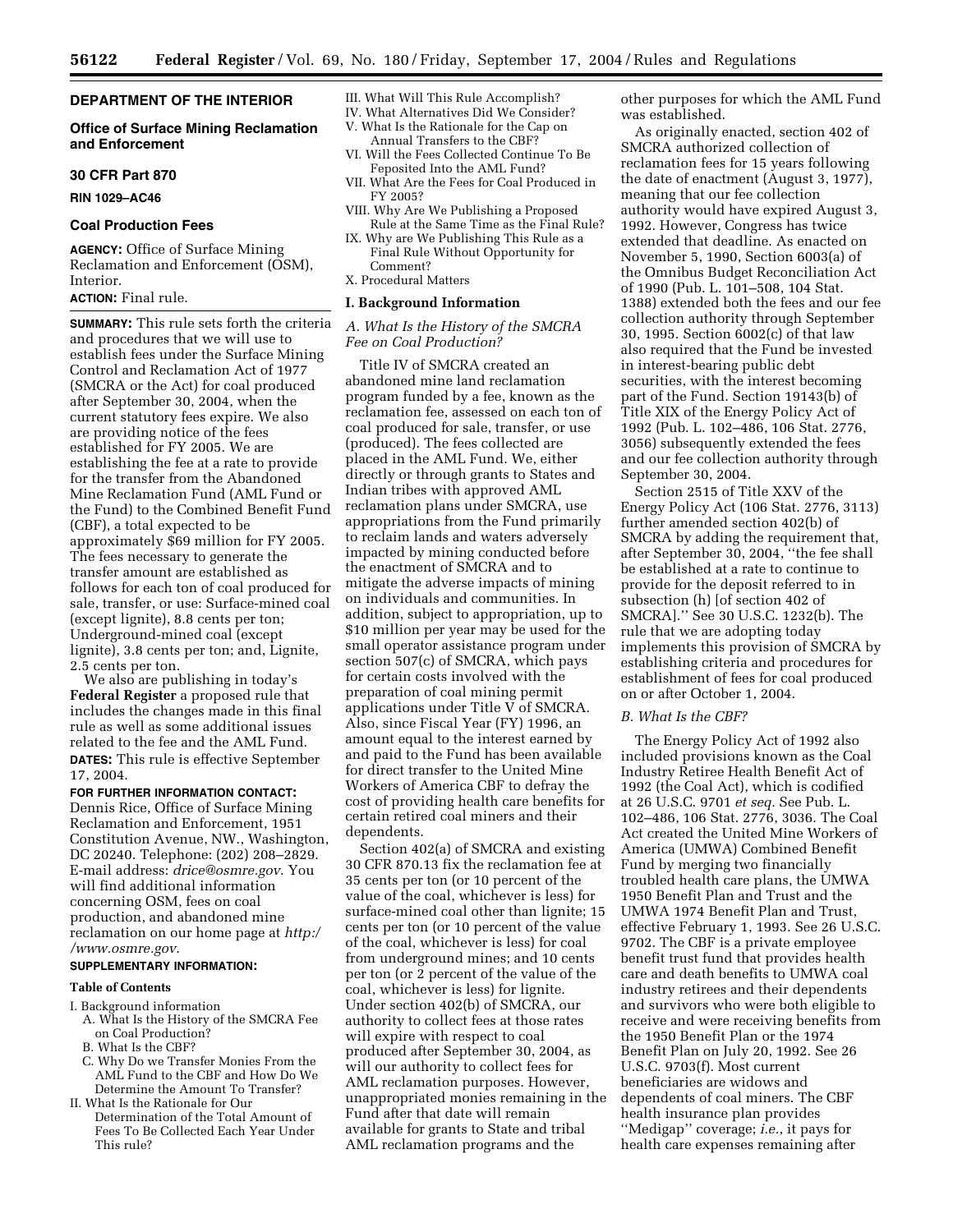Medicare and Medicaid reimbursement and covers prescription drugs.

Under the Coal Act, the Social Security Administration (SSA) has the duty of assigning retirees and their dependents to former employers or related companies. See 26 U.S.C. 9706. Coal operators and related companies pay monthly premiums (also determined by the SSA) to the CBF to cover the costs of benefits for the beneficiaries assigned to them. In addition, under 26 U.S.C. 9704(a)(3), those companies must pay a monthly premium for the health care costs of eligible unassigned beneficiaries; *i.e.*, those beneficiaries associated with nowdefunct coal operators for which no related company exists or remains in business. However, as discussed in Part I.C. below, Congress created a mechanism to wholly or partially offset premium costs for unassigned beneficiaries by transferring an amount equal to certain interest earned by the AML Fund to the CBF.

#### *C. Why Do We Transfer Monies From the AML Fund to the CBF and How Do We Determine the Amount To Transfer?*

In paragraphs (a) and (b) of section 19143 of the Energy Policy Act of 1992, respectively, Congress amended the Internal Revenue Code of 1986 and SMCRA to require that, at the beginning of each fiscal year, starting with FY 1996, an amount equal to the AML Fund's estimated interest earnings for that year be transferred to the CBF to help defray the cost of health care benefits for unassigned beneficiaries. See section 402(h) of SMCRA (30 U.S.C. 1232(h)) and section 9705(b) of the Internal Revenue Code (26 U.S.C. 9705(b)). See also Pub. L. 102–486, 106 Stat. 3047 and 3056.

Section 9705(b)(2) of the Internal Revenue Code provides that any amount transferred to the CBF under section 402(h) of SMCRA ''shall be used to proportionately reduce the unassigned beneficiary premium under section 9704(a)(3) of each assigned operator for the plan year in which transferred.'' However, to the extent that these transfers do not fully cover costs for unassigned beneficiaries, assigned operators remain obligated to pay the difference under 26 U.S.C. 9704(a)(3) and (d)(3)(A).

Section 402(h) of SMCRA (30 U.S.C.  $1232(h)$ ) states that-

(1) In the case of any fiscal year beginning on or after October 1, 1995, with respect to which fees are required to be paid under this section, the Secretary shall, as of the beginning of such fiscal year and before any allocation under subsection (g), make the transfer provided in paragraph (2).

(2) The Secretary shall transfer from the [AML] fund to the United Mine Workers of America Combined Benefit Fund established under section 9702 of the Internal Revenue Code of 1986 for any fiscal year an amount equal to the sum of—

(A) the amount of interest which the Secretary estimates will be earned and paid to the Fund during the fiscal year, plus

(B) the amount by which the amount described in subparagraph (A) is less than \$70,000,000.

(3)(A) The aggregate amount which may be transferred under paragraph (2) for any fiscal year shall not exceed the amount of expenditures which the trustees of the Combined Fund estimate will be debited against the unassigned beneficiaries premium account under section 9704(e) of the Internal Revenue Code of 1986 for the fiscal year of the Combined Fund in which the transfer is made.

(B) The aggregate amount which may be transferred under paragraph (2)(B) for all fiscal years shall not exceed an amount equivalent to all interest earned and paid to the fund after September 30, 1992, and before October 1, 1995.

(4) If, for any fiscal year, the amount transferred is more or less than the amount required to be transferred, the Secretary shall appropriately adjust the amount transferred for the next fiscal year.

In sum, section  $402(h)(2)(A)$  of SMCRA requires an annual transfer of estimated interest earnings from the AML Fund to the CBF. Paragraphs  $(h)(2)(B)$  and  $(3)(B)$  of section 402 require the transfer of an additional amount from a reserve (the interest earned on the AML Fund between FY 1993 and FY 1995) if the estimated interest earnings during the fiscal year will not cover eligible estimated CBF expenditures for that year. However, as explained further below, the amounts in the reserve fund were fully utilized in FY 2003 and no longer are available to supplement the annual transfer. In addition, the total amount transferred under paragraphs (h)(2)(A) and (B) may not exceed \$70 million for any one year, as discussed more fully in Part V below.

The section  $402(h)(2)(A)$  transfer is further limited by section 402(h)(3)(A), which precludes the transfer of monies to the CBF in excess of the CBF's yearly costs for health benefits for unassigned beneficiaries. However, under a memorandum of understanding between OSM and the CBF trustees, which was signed on January 19, 2001, the amount transferred is not limited to estimated costs based on premium amounts determined by the SSA—it includes all actual health care expenditures for all unassigned beneficiaries, up to the amount authorized in section 402(h)(3) of SMCRA (subject to the \$70 million cap). This approach reflects language in the conference report accompanying the FY 2001 appropriations bill for Interior

and related agencies. Page 200 of that report (H.R. Rep. No. 106–914) states:

As a general matter, the managers note that it has been the practice for the amount of the annual interest transfers under current law to be based on a calculation which multiplies the number of unassigned beneficiaries by that year's per beneficiary premium rate established by the Social Security Administration (SSA) with adjustments made later (normally two years after the initial transfer) to reflect the Combined Benefit Fund's actual expenditures for unassigned beneficiaries. This practice has an adverse effect on the Combined Benefit Fund's cash flow and is contributing to its financial difficulties. \* \* \* The managers believe that the interest transfer at the beginning of each fiscal year should be based on the Combined Benefit Fund trustees' estimate of the year's actual expenditures for unassigned beneficiaries, which may be adjusted to the actual amount of those expenditures at a later time if the initial transfer proves to be either too high or too low. This approach is completely consistent with the underlying statutory provision found in section 402(h) of the Surface Mining Control and Reclamation Act of 1977 which provides that the amount of interest transferred ''shall not exceed the amount of expenditures that the trustees of the Combined Fund estimate will be debited against the unassigned beneficiaries premium account.''

The transfer from the AML Fund to the CBF occurs at the beginning of the fiscal year based on our estimate of interest the AML Fund will earn during the fiscal year and the CBF trustees' estimate of their health care expenditures for unassigned beneficiaries for that year. After the close of the fiscal year, we adjust the amount of the transfer to reflect actual interest earnings and CBF expenditures. There is no statute of limitations on adjustments to the number of beneficiaries. Therefore, several adjustments to the transfer for a particular year may be made in following years as figures are refined (usually as a result of bankruptcies and litigation), provided that the statutory transfer cap of \$70 million for that year has not been reached. For example, our transfer in FY 2002 included adjustments to our first transfer in FY 1996.

# **II. What Is the Rationale for Our Determination of the Total Amount of Fees To Be Collected Each Year Under This Rule?**

As explained above, section 402(b) of SMCRA requires the establishment of a fee ''to continue to provide for the deposit referred to in subsection (h)'' of SMCRA. We interpret that language as requiring establishment of a fee that will generate revenue up to, but not more than, the amount of net interest that the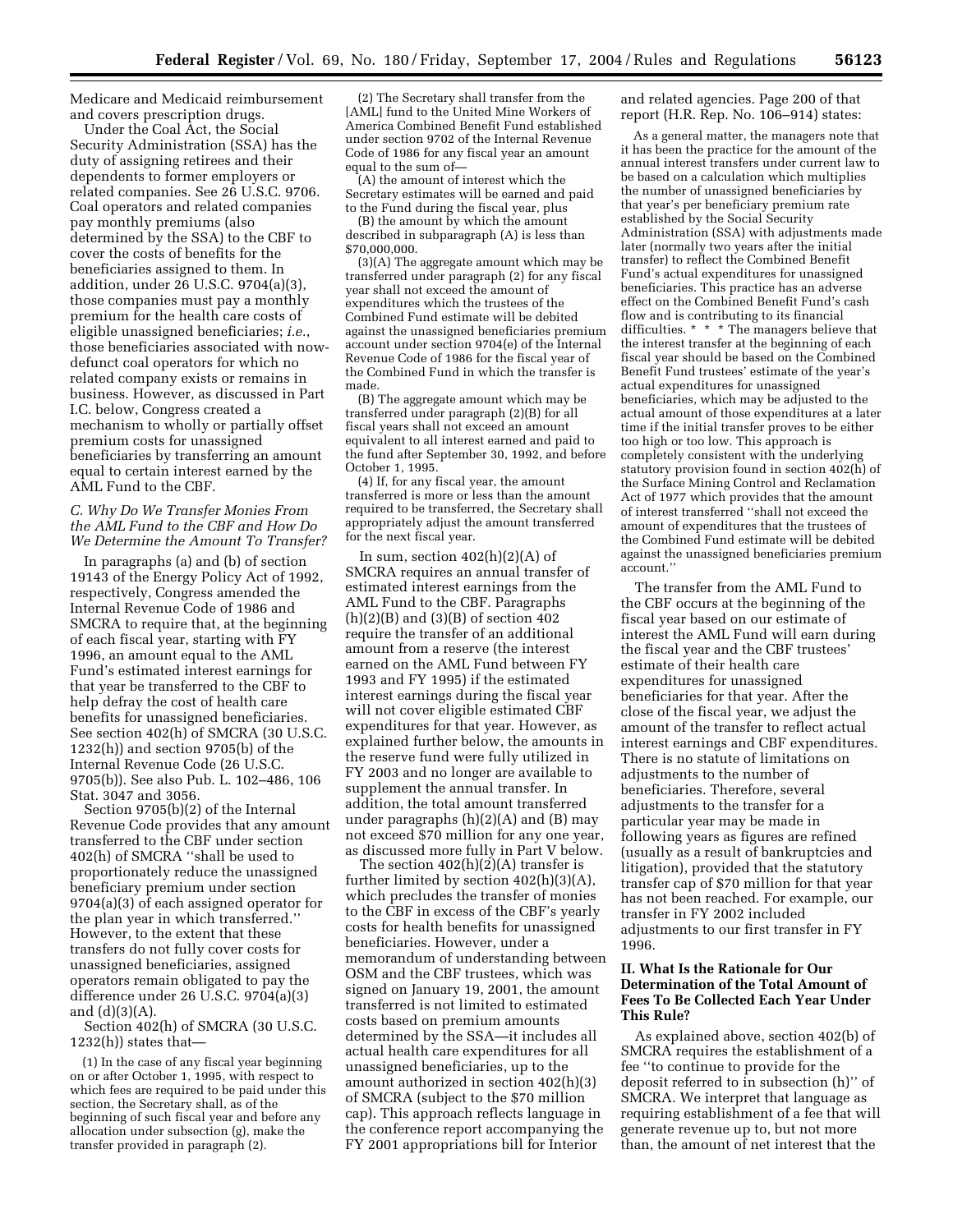AML Fund is anticipated to earn in the coming fiscal year, subject to certain limitations described in detail below. This interpretation gives meaning to the section 402(b) requirement that some ''rate'' be established. Furthermore, this reading construes the phrase ''deposit referred to subsection (h)'' in section 402(b) to mean only what is currently provided for in section 402(h) (*i.e.*, the transfer of an amount of money equal to estimated AML Fund interest earnings subject to the ''caps'' described below) and nothing more.

The legislative history of paragraphs (b) and (h) of section 402 sheds little light on congressional intent with respect to the amount of fees to be collected for coal produced after September 30, 2004. The provision in section 402(b) concerning post-September 30, 2004, fees appears to have originated in two bills introduced in 1992 in the 102nd Congress. Those bills, H.R. 4344 and H.R. 776, both included a version of section 402(h) that would have required an annual transfer of \$50 million from the AML Fund to the CBF. However, H.R. 4344 was never adopted, and the House removed the CBF transfer provisions from H.R. 776 prior to passage. In acting on H.R. 776, the Senate added a variation of the provisions that the House had removed. However, instead of authorizing the transfer of \$50 million from the AML Fund to the CBF each year as in the prior House version of section 402(h), the Senate version authorized transfer only of an amount equal to interest earned or estimated to be earned by the Fund. See 138 Cong. Rec. 10558, July 29, 1992. The Senate did not make any conforming changes to section 402(b). The House subsequently accepted the

Senate version without change and the provisions became law as part of the Energy Policy Act of 1992.

Thus, the basis for the fee collection target in new section 870.13(b)(2) of the final rule that we are adopting today is the plain language of the statute and the absence of any legislative history to support a contrary reading. Section 402(b) of SMCRA provides that, after September 30, 2004, ''the fee shall be established at a rate to continue to provide for the deposit referred to in subsection (h).'' Section 402(h) of the Act lists two components of the deposit:

(1) An estimate of the interest that will be earned by and paid to the AML Fund during the fiscal year (paragraph (h)(2)(A)); and

(2) A ''supplement'' to increase that amount to \$70 million if necessary (paragraph  $(h)(2)(B)$ ), but with a cap on the total amount of the supplement for ''all fiscal years'' equal to the interest earned and paid to the AML Fund from October 1, 1992 to September 30, 1995 (paragraph (h)(3)(B)), and further capped by the needs of the CBF  $(paragraph(h)(3)(A)).$ 

The supplement referenced in paragraph (h)(2)(B) is no longer available because the cap in paragraph (h)(3)(B) has been reached. By its terms, the cap applies to ''all fiscal years'' without any limitation. There is nothing in the legislative history to suggest that in section 402(b) Congress meant to refer only to certain portions of section 402(h). That is, we have no indication that Congress intended to continue the supplement in paragraph (h)(2)(B) without regard to the cap on that supplement in paragraph (h)(3)(B)). Moreover, the cap resulted in a transfer from the AML Fund to the CBF of only

\$49.8 million in FY 2004, which was based only on the estimate of interest that the Fund would earn in FY 2004. There was no supplement provided to raise that amount because the supplement already was exhausted. It would be anomalous to suggest that Congress intended for the cap in paragraph (h)(3)(B) to apply to the transfer in FY 2004 (as it did), but not in FY 2005, when the plain language of that paragraph applies the cap to ''all fiscal years.''

In sum, at this time nothing in SMCRA authorizes transfer of any monies to the CBF in excess of an amount equal to estimated interest earnings for that year (adjusted in future years to reflect actual interest earnings). Furthermore, there is no indication in the legislative history of sections 402(b) and (h) that Congress intended otherwise.

Therefore, the reference in section 402(b) to ''the deposit referred to in subsection (h)'' is best read as meaning that the fees established for coal produced after September 30, 2004, must be designed to generate an amount of revenue equal to the estimated interest earnings transferred to the CBF at the beginning of each fiscal year, with any modifications needed to reflect the true-up adjustments required by section  $402(h)(4)$ .

Table 1 shows the fees for FY 2005 and our projection of fees for the following ten years based on this rule; on currently available estimates on interest rates, CBF needs, and coal production; and on maintaining current congressional appropriations, grant formulas, and AML Fund assets available for investment.

# TABLE 1.—FEES FOR FY 2005 AND FEE PROJECTIONS FOR FY 2006–2015

| Fiscal year | <b>Estimated AML</b><br>Fund interest<br>earnings<br>(millions of<br>dollars) | <b>Estimated CBF</b><br>needs for<br>unassigned<br>beneficiaries<br>(millions of<br>dollars) | Fees for non-<br>lignite coal<br>produced by<br>surface methods<br>(cents per short<br>ton) | Fees for non-<br>lignite coal<br>produced by<br>underground<br>methods<br>(cents per short<br>ton) | Fees for lignite<br>coal<br>(cents per short<br>ton) |
|-------------|-------------------------------------------------------------------------------|----------------------------------------------------------------------------------------------|---------------------------------------------------------------------------------------------|----------------------------------------------------------------------------------------------------|------------------------------------------------------|
| 2005        | 69.0                                                                          | 85.0                                                                                         | 8.8                                                                                         | 3.8                                                                                                | 2.5                                                  |
| 2006        | 72.0                                                                          | 99.6                                                                                         | 8.7                                                                                         | 3.7                                                                                                | 2.5                                                  |
| 2007        | 71.9                                                                          | 97.9                                                                                         | 8.5                                                                                         | 3.7                                                                                                | 2.4                                                  |
| 2008        | 69.4                                                                          | 96.3                                                                                         | 8.5                                                                                         | 3.6                                                                                                | 2.4                                                  |
| 2009        | 65.8                                                                          | 94.1                                                                                         | 7.8                                                                                         | 3.4                                                                                                | 2.2                                                  |
| 2010        | 61.6                                                                          | 92.2                                                                                         | 7.3                                                                                         | 3.1                                                                                                | 2.1                                                  |
| 2011        | 22.1                                                                          | 90.1                                                                                         | 2.6                                                                                         |                                                                                                    | 0.7                                                  |
| 2012        | 17.6                                                                          | 87.7                                                                                         | 2.0                                                                                         | 0.9                                                                                                | 0.6                                                  |
| 2013        | 14.2                                                                          | 85.4                                                                                         | 1.6                                                                                         | 0.7                                                                                                | 0.5                                                  |
| 2014        | 10.9                                                                          | 83.2                                                                                         | 1.2                                                                                         | 0.5                                                                                                | 0.4                                                  |
| 2015        | 46.4                                                                          | 81.0                                                                                         | 5.2                                                                                         | 2.2                                                                                                | 1.5                                                  |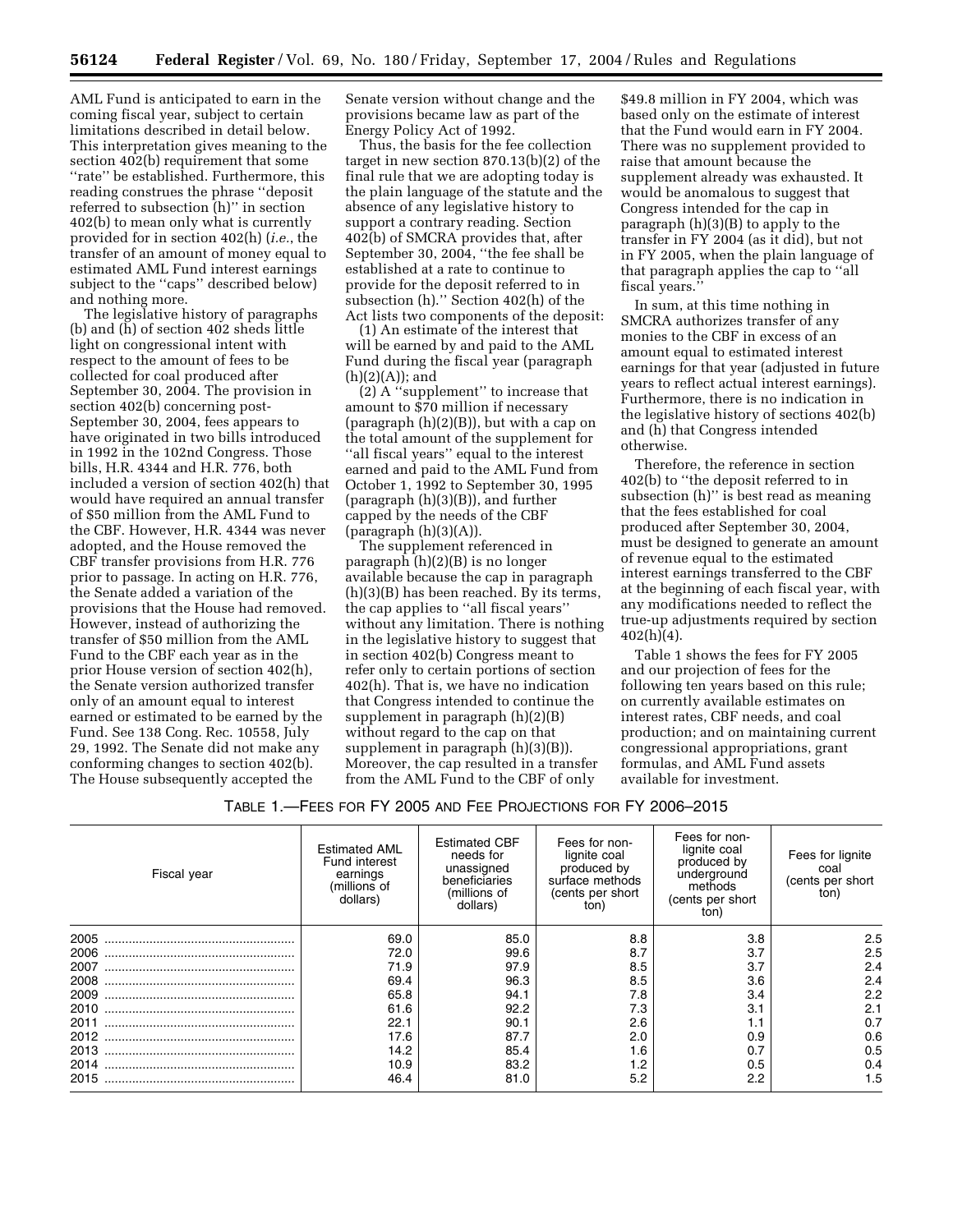For the reasons discussed above, we believe that this rule is a reasonable reconciliation of the statutory language with congressional intent as evidenced by the legislative history.

# **III. What Will This Rule Accomplish?**

This final rule revises 30 CFR 870.13 by—

• Changing the section heading from ''Fee computations'' to ''Fee rates'';

• Redesignating existing paragraphs (a) through (d) as paragraphs (a)(1) through (4);

• Adding a new heading for paragraph (a) to clarify that the rates in that paragraph apply only to fees for coal produced on or *before* September 30, 2004; and

• Adding a new paragraph (b), which establishes criteria and procedures for use in establishing the fee for coal produced *after* September 30, 2004.

In addition, in a conforming technical change, we are revising 30 CFR 870.12(d) to remove the September 30, 2004, expiration date for fee payment obligations.

As explained further below, we are publishing a proposed rule in today's **Federal Register** that proposes the same changes we are making in this final rule. The proposed rule also includes some provisions (*i.e.*, proposed revisions to 30 CFR 872.11) that are not in this final rule. After considering any comments that we receive on that proposed rule, we may adopt a new final rule that makes changes to the final rule we are adopting today.

New paragraph (b) of section 870.13 of the final rule implements in part the provision in section 402(b) of SMCRA that requires that, after September 30, 2004, ''the fee shall be established at a rate to continue to provide for the deposit referred to in subsection (h).'' As discussed in Part I.C. above, section 402(h) of SMCRA essentially requires the transfer from the AML Fund to the CBF, at the beginning of each fiscal year, of an amount equal to estimated AML Fund interest earnings during that year to defray the cost of health care benefits for the plan's unassigned beneficiaries. Those transfers effectively are capped at the estimated AML Fund interest earnings for that year, \$70 million, or the CBF's estimated expenditures for health care benefits for unassigned beneficiaries for that year, whichever is the smallest amount. Therefore, effective October 1, 2004, we must determine the fee based on the amount of the transfer from the AML Fund to the CBF.

New paragraph (b)(1) of section 870.13 of the final rule requires us to establish fees on an annual basis

because the amount transferred to the CBF each year will vary. We will publish the fees for each fiscal year after FY 2005 in the **Federal Register** at least 30 days before the start of the fiscal year to which the fees will apply. Part VII of this preamble provides notice of the fees that we have established for FY 2005. Although not specified in the rule, we also will provide notice of the new fees by modifying the Abandoned Mine Land Payer Handbook (*http:// ismdfmnt5.osmre.gov*), revising the OSM–1 form, and issuing Payer Letters to permittees.

Once we publish the fees for a given fiscal year, they will not change during that year. Later in this preamble we explain how we will make adjustments for differences between the estimates (for factors as interest earnings and coal production) used to establish the fees and actual data once the actual data becomes available.

New paragraph (b)(2) of section 870.13 of the final rule essentially provides that each year's fee must be established to generate an amount of revenue equal to the amount of estimated AML Fund interest earnings that will transfer from the AML Fund to the trustees of the CBF at the beginning of that year under section 402(h) of SMCRA. Consistent with paragraphs  $(h)(2)(B)$  and  $(h)(3)(A)$  of section 402 of SMCRA (see Part V of this preamble), paragraph (b)(2)(i) of the rule caps the amount of estimated interest earnings transferred—and hence the total amount of fee collections needed—at the lesser of either \$70 million or the amount that the trustees of the CBF estimate will be debited against the unassigned beneficiaries premium account under section 9704(e) of the Internal Revenue Code of 1986 (26 U.S.C. 9704(e)) for that fiscal year.

Under new section 870.13(b)(2), calculation of the total amount of fees that must be collected is a three-step process. First, under paragraph (b)(2)(i), we will estimate the amount that must be transferred to the CBF at the beginning of that fiscal year. We will compare the net amount of interest the AML Fund is estimated to earn in the coming fiscal year, the most recent estimate from the CBF trustees of their needs for unassigned beneficiaries for that year, and the statutory cap of \$70 million. The estimated transfer amount will be the smallest of the three numbers.

The second step, in paragraph (b)(2)(ii), is to adjust the estimated transfer amount to account for overcollections or undercollections in prior years. SMCRA requires us to establish a fee that will provide for the

transfer under section 402(h). As explained above, the initial transfer to the CBF under that section of the Act will be based on estimates of AML Fund interest earnings and the CBF's needs for unassigned beneficiaries during that year. After the close of the fiscal year, the amount of the transfer will be adjusted to reflect actual interest earnings (and, if necessary, actual CBF expenditures) when that data becomes available. As explained more fully below, any difference between estimated and actual data will not result in a revision of the previously established fee for that year. We will account for any excess fees collected, or any deficiencies, by adjusting the *next* fee scheduled to be determined.

For example, if we underestimate interest earnings, we will transfer the difference to the CBF, provided the CBF needs that amount for expenditures from the unassigned beneficiary premium account during that year and the transfer would not exceed the \$70 million statutory cap. We would then need to recover the additional amount transferred. On the other hand, if we overestimate interest earnings or if the CBF's expenditures were lower than the original amount transferred, the CBF will refund the difference and we would need to address the excess amount of fees collected. However, this requirement would apply only to adjustments for fiscal years after FY 2004. Therefore, if we determine in FY 2005 that we underestimated FY 2003 interest earnings by \$10 million, we would not include that adjustment in the fee calculation for FY 2006 (*i.e.*, we would not increase the fee collection needs for FY 2006 by \$10 million), although we would send the \$10 million to the CBF.

The third step under new paragraph (b)(2)(iii) is to adjust the estimated transfer amount to reflect differences between estimated and actual coal production in prior years. As explained above, the fee calculation for a fiscal year essentially is a fraction. The numerator is the amount of total fees to be collected for that fiscal year (with all adjustments), and the denominator is based on our estimate of coal production for that year. If we overestimate production, the calculated per-ton fee will be too low and we will undercollect for that year. Conversely, if we underestimate production, the calculated per-ton fee will be too high and we will overcollect for that year. Therefore, just like when we adjust the estimated interest and CBF needs to actual in step two, when we obtain actual production figures for fiscal years after October 1, 2004, we will calculate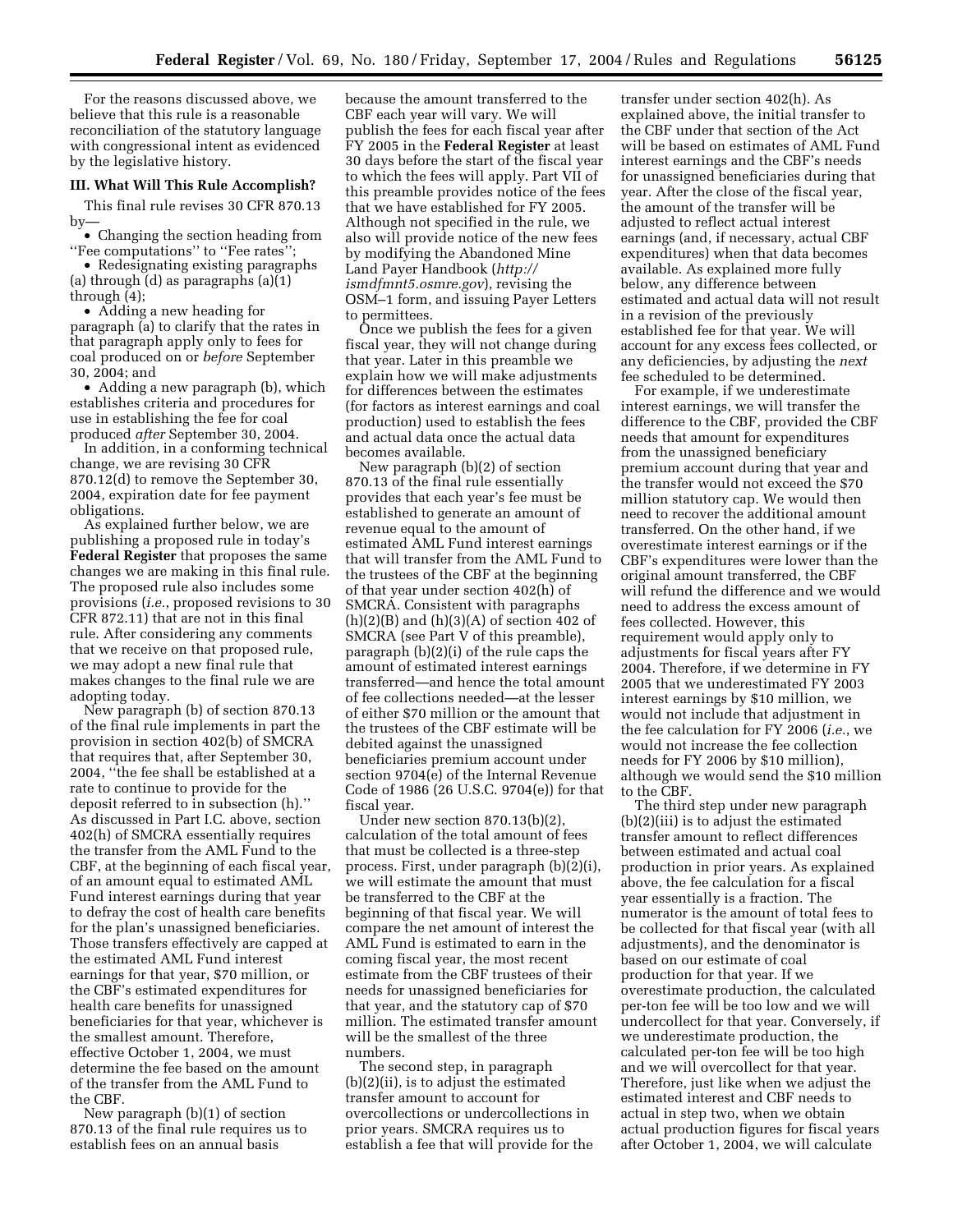the fees we overcollected or undercollected and that number will become an adjustment in the next fee calculation.

We identified two options to remedy fee undercollections and overcollections. Under the first option, we would recalculate the fee and have all operators submit amended reports with additional payments or requests for credit or refund. We find this option impractical for several reasons. First, it would impose a huge paperwork burden on both operators and OSM. Second, we often make several adjustments over a number of years as actual data become available for comparison with the estimates used to establish the fees. Therefore, multiple supplemental reports would be required. Third, the adjustments likely will be very small (fractions of a cent), so the cost to operators and OSM of accounting for adjustments may exceed the dollar value of the adjustment. For all these reasons, we rejected this option. We will not change the fee for a given fiscal year after we publish that fee in the **Federal Register**.

Instead, we are adopting the second possible approach to account for adjustments. We will adjust fee calculations for future years to account for adjustments to transfers in prior years. However, we will not adjust the fee calculations for future years when the transfer adjustments relate to FY 2004 or earlier fiscal years. Adjustments for transfers in those years would be inappropriate because the fee was statutorily set for those years.

The following example illustrates how this process will work: Assume estimated AML Fund interest earnings for FY 2008 are \$60 million and the CBF's estimated unassigned beneficiary needs are \$85 million. Under that scenario, the amount transferred to the CBF would be \$60 million. Under paragraph (b)(2)(i) of this rule, that amount also would be the starting point for our fee calculations for FY 2008. Assume further that in FY 2006 we overestimate AML Fund interest earnings by \$3 million, which means that fee collections for FY 2006 are \$3 million higher than they should have been. To correct this situation, we would subtract the \$3 million overcollection for FY 2006 from the \$60 million estimated transfer in FY 2008, thereby reducing fees collected for that year. Hence, in FY 2008 operators as a group will recover the \$3 million fee overcollection in FY 2006.

If there are multiple adjustments for more than one prior fiscal year, they all will be incorporated in the next fee calculation. In addition, if we later find

that further adjustments are needed for a previously adjusted fiscal year, we will account for that adjustment in the next fee calculation. Thus, returning to the example in the previous paragraph, if we determine in FY 2008 that FY 2006 interest was overestimated by \$4 million, not \$3 million, we will adjust the next scheduled fiscal year's fee calculation (*i.e.*, FY 2009) by the additional \$1 million.

Finally, if Congress were to specifically appropriate additional funds for transfer from the AML Fund to the CBF, that appropriation would not become part of the fee calculation. For example, if, in the FY 2007 appropriations act for the Department of the Interior, Congress designated a onetime \$25 million supplemental payment to the CBF, we would not include that \$25 million in the fee calculations for FY 2007.

Paragraph (b)(3) of section 870.13 of the final rule provides that we will determine per-ton fees after comparing the amount of the estimated transfer to the CBF (and hence the total amount of fee collections needed) with projected coal production for that fiscal year. Paragraph (b)(3)(ii) specifies that the new fees will maintain the same proportionality among surface-mined coal, coal produced by underground mining, and lignite as did the fees previously in effect under section 402(a) of SMCRA. In section 402(a) of SMCRA, Congress originally established lower fees for lignite and for coal produced by underground methods than it did for non-lignite coal produced by surface mining methods. According to the legislative history, the lower fees for underground mining reflect the ''disproportionately high social costs incurred by underground coal mine operators in meeting responsibilities under the Coal Mine Safety and Health Act of 1969, as amended.'' H.R. Rep. No. 94–1445 (1976), at 85. Section 402(b) of SMCRA is silent on the question of whether differential rates should continue to apply to coal produced after September 30, 2004.

After evaluating those factors, we have decided to retain the per-ton fee ratios that have been in place since the enactment of SMCRA. Therefore, under paragraph (b)(3)(ii) of section 870.13 of the final rule, the fee per ton of nonlignite coal produced by underground methods will be 43 percent of the fee per ton of non-lignite coal produced by surface methods and the fee per ton of lignite coal produced will be 29 percent of the fee per ton of non-lignite coal produced by surface methods. The provision concerning fees for coal produced by in situ mining methods

also will remain substantively unchanged from the existing rule governing fees for coal produced by insitu mining methods before October 1, 2004, in that it would continue to apply the underground fee to all non-lignite coal produced by in-situ methods and the lignite fee to lignite coal produced by in-situ methods.

# **IV. What Alternatives Did We Consider?**

We considered and rejected the following options to implement the provision of section 402(b) of SMCRA requiring the establishment of a fee for coal produced after September 30, 2004:

• Set the fee at zero and transfer only estimated interest earnings.

This option is inconsistent with the principles of statutory construction because it would render the section 402(b) provision concerning establishment of post-September 30, 2004, fee rates superfluous and essentially inoperative. See *In re Surface Mining Regulation Litigation*, 627 F.2d 1346, 1362 (D.C. Cir. 1980) (''It is, however, a fundamental principal of statutory construction that 'effect must be given, if possible, to every word, clause and sentence of a statute \* \* \* so that no part will be inoperative or superfluous, void or insignificant.' ''), quoting from and citing to 2A Sutherland, *Statutory Construction*, at § 46.06 (4th ed. 1973). See also *Boise Cascade Corp.* v. *EPA*, 942 F.2d 1427, 1432 (9th Cir. 1991) (statutes should not be construed so as to render any of their provisions superfluous). In addition, a fee of zero likely would not satisfy the section 402(h)(1) requirement that transfers from the AML Fund to the CBF may be made only when ''fees are required to be paid under this section.'' Under this approach, the AML Fund and, consequently, the interest earned thereon, would decline the fastest.

• Assess fees at a rate that would generate revenues adequate to maintain the AML Fund at a level that would earn an amount of interest sufficient to meet CBF needs for unassigned beneficiaries, up to a maximum of \$70 million.

This option could be construed to comply with the requirement to establish a fee that provides for the transfer to the Combined Fund under section 402(h). However, to maintain the principal in the AML Fund at a level that would earn sufficient interest to continue to provide for transfers to the CBF at recent levels, the fees under this option could be almost equal to, or even higher than, the current fees. There is no evidence that, in enacting section 402(b), Congress intended that the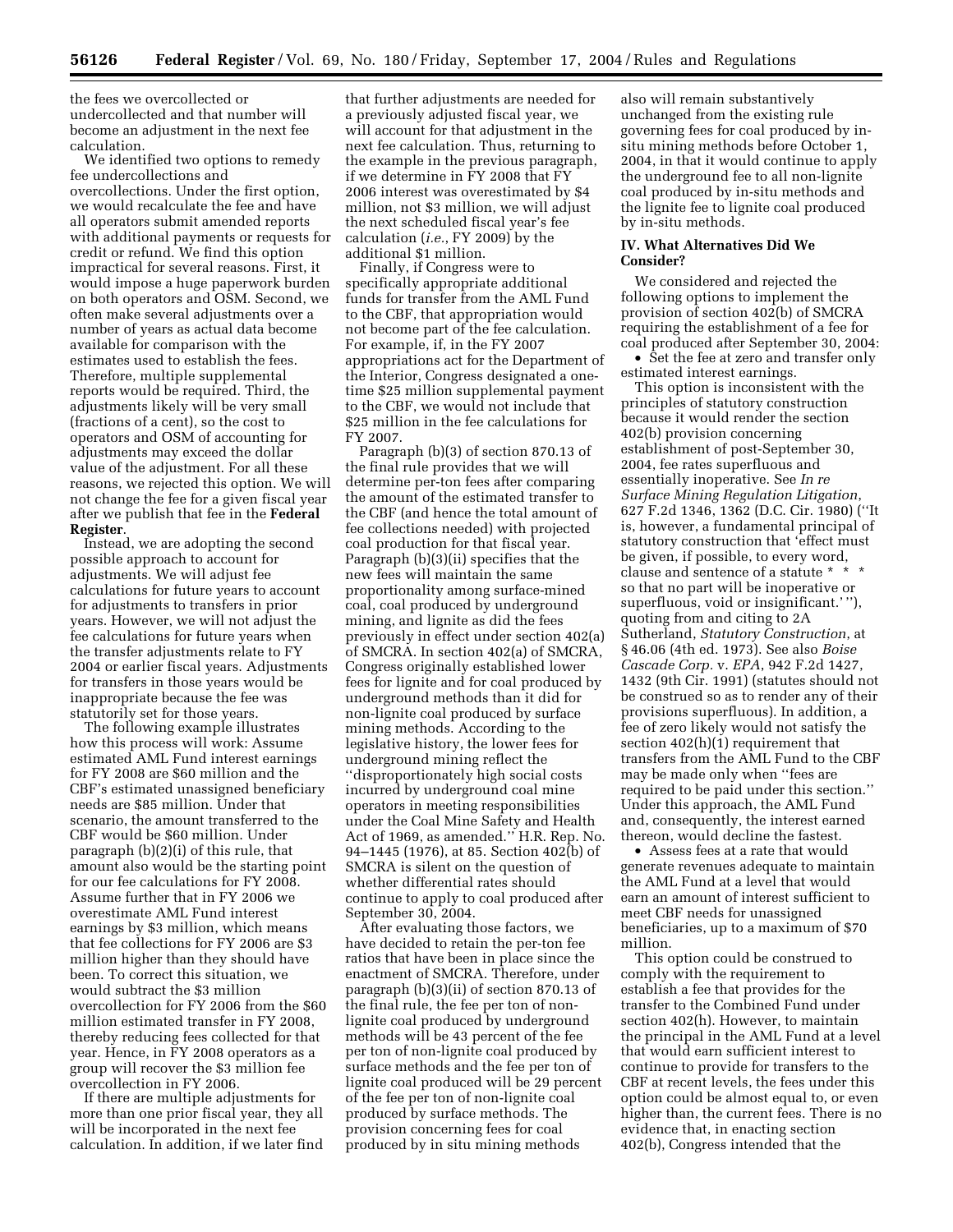principal balance of the AML Fund would or should be maintained at a level adequate to generate interest sufficient to meet CBF needs. This option also could have the effect of indefinitely extending the AML reclamation program by requiring collection of fees to replace appropriations for grants to States and tribes for those programs. There is no evidence that Congress intended for fees collected from coal produced after September 30, 2004, to be used for this purpose. Instead, the fact that Congress terminated the statutorily established reclamation fee in section 402(a) as of September 30, 2004 suggests the opposite, as does the language in section 402(b) that requires that, after September 30, 2004, the fee be established at a rate sufficient to continue to provide for transfers to the CBF.

• Assess a fee at a rate sufficient to meet any deficit between anticipated CBF health care benefit needs for unassigned beneficiaries (or \$70 million, whichever is less) and the amount of estimated interest earnings transferred.

There is insufficient statutory authority to implement this option because nothing in either the statutory language or the legislative history of SMCRA suggests that, in section 402(b), Congress intended for any transfers to be made to the CBF in excess of an amount equal to yearly estimated AML Fund interest earnings (plus the reserve supplement of prior interest earnings, which is now depleted). Moreover, it would be anomalous to suggest that Congress intended for the CBF to receive a transfer of funds in an amount equal to estimated interest earnings in FY 2004 (as it did) and then to receive transfers in excess of that amount in FY 2005 and thereafter.

### **V. What Is the Rationale for the Cap on Annual Transfers to the CBF?**

This final rule (*see* 30 CFR 870.13(b)) caps the amount transferred to the CBF at the beginning of each fiscal year at the estimated amount of interest earned by the AML Fund, estimated CBF expenditures for health care benefits for unassigned beneficiaries, or \$70 million, whichever is the smallest amount. The first two items are later adjusted to reflect actual interest earnings and actual CBF expenditures for that fiscal year, provided the adjustments do not cause aggregate transfers for that year to exceed \$70 million. This cap is consistent with both historical practice and section 402(h) of SMCRA. Paragraphs (3)(A) and (4) of section 402(h) impose the cap relating to actual

CBF expenditures. The \$70 million cap receives implied support from section 402(h)(2)(B) of SMCRA, which allows transfers of estimated interest earnings to be supplemented by prior interest earnings, but only up to a total transfer amount of \$70 million. It also reflects the intent of Congress as described in the conference report on the Energy Policy Act. *See* 138 Cong. Rec. 17578, 17605 (1992) (''provision is made for monies to be transferred from the Abandoned Mine Land Fund in an amount up to, but not more than, \$70 million per year \* \* \* ''). In addition, a report from the House Resources Committee on a bill approved by the Committee but never adopted by the full House characterizes section 402(h) in its entirety as allowing ''the transfer to the CBF of not more than \$70 million annually.'' *See* H.R. Rep. No. 106–1014, pt. 1 (2000).

#### **VI. Will the Fees Collected Continue To Be Deposited Into the AML Fund?**

Yes. Section 401(b)(1) of SMCRA requires that fees collected under section 402 be deposited into the AML Fund. In a proposed rule published separately in the **Federal Register** today, we are seeking comment on how those fees should be accounted for within the AML Fund. However, neither this final rule nor the proposed rule will affect the process for transfers between the AML Fund and the CBF. That process will remain the same as in previous fiscal years under applicable law and our agreements with the Treasury Department and the CBF trustees.

#### **VII. What Are the Fees for Coal Produced in FY 2005?**

Under new section  $870.13(b)(2)(i)$ , as adopted in this rulemaking, the total amount of fees collected for coal produced during FY 2005 should equal the amount of estimated AML Fund interest earnings that we anticipate will be transferred from the AML Fund to the trustees of the CBF at the beginning of the fiscal year pursuant to section 402(h) of the Act. The other two elements of the transfer cap—\$70 million or the amount that the trustees of the CBF estimate will be debited against the unassigned beneficiaries premium account under section 9704(e) of the Internal Revenue Code of 1986  $(26 \text{ U.S.C. } 9704(e))$  for that fiscal year do not come into play for FY 2005 because estimated AML Fund interest earnings for that year are less than \$70 million while the CBF estimate of its needs for unassigned beneficiaries during that year exceeds \$70 million.

We estimate that the AML Fund, which is invested in a mix of long-term and short-term public debt securities, will earn \$69,040,000 in interest during FY 2005. The most current available actuarial estimate of the CBF's health care benefit expenditures for unassigned beneficiaries in FY 2005 is approximately \$85 million. The CBF trustees will provide an updated estimate in September 2004. However, that estimate will arrive too late for use in calculating fee rates for FY 2005. As provided in new section 870.13(b)(2)(ii) of this rule, any difference between the estimate we used to set the fees for FY 2005 in this rule and the estimate that the CBF provides in September (or a later actual number) will appear as an adjustment to the fee collection target for a subsequent fiscal year and thus will be reflected in the fee calculation for that year. However, no adjustment will be necessary if the new estimate or actual numbers show CBF needs for FY 2005 exceed the AML Fund's interest earnings for that year.

To summarize, because estimated AML Fund interest earnings during FY 2005 are less than \$70 million while estimated CBF expenditures for unassigned beneficiaries during that year are in excess of \$70 million, we estimate that the amount that we must transfer to the CBF at the beginning of the 2005 fiscal year will be \$69,040,000.

Under new section 870.13(b)(3) of this rule, we must establish per-ton fees for FY 2005 based upon a comparison of the total amount of fee collections needed for that year, as determined under new section 870.13(b)(2) of this rule, with estimated coal production during FY 2005, broken out by type of coal and method of mining. We estimate that 1,027 million short tons of coal will be subject to fee payment obligations during FY 2005. We based that estimate on Department of Energy (DOE) projections published in December 2003. Relying upon our experience with historical differences between DOE data and our own fee compliance data, we reduced the DOE projection by ten percent to include only coal for which we anticipate that there will be a fee payment obligation. Applying the same ratios as in our data from fee collections in FY 2003, we estimate that the total amount of coal produced in FY 2005 will include 628 million tons of nonlignite coal mined by surface methods, 317 million tons of non-lignite coal mined by underground methods, and 82 million tons of lignite coal.

Under new section 870.13(b)(3)(ii) of this rule, the fee per ton of non-lignite coal produced by underground methods must be 43 percent of the fee for nonlignite coal produced by surface methods, while the fee for lignite coal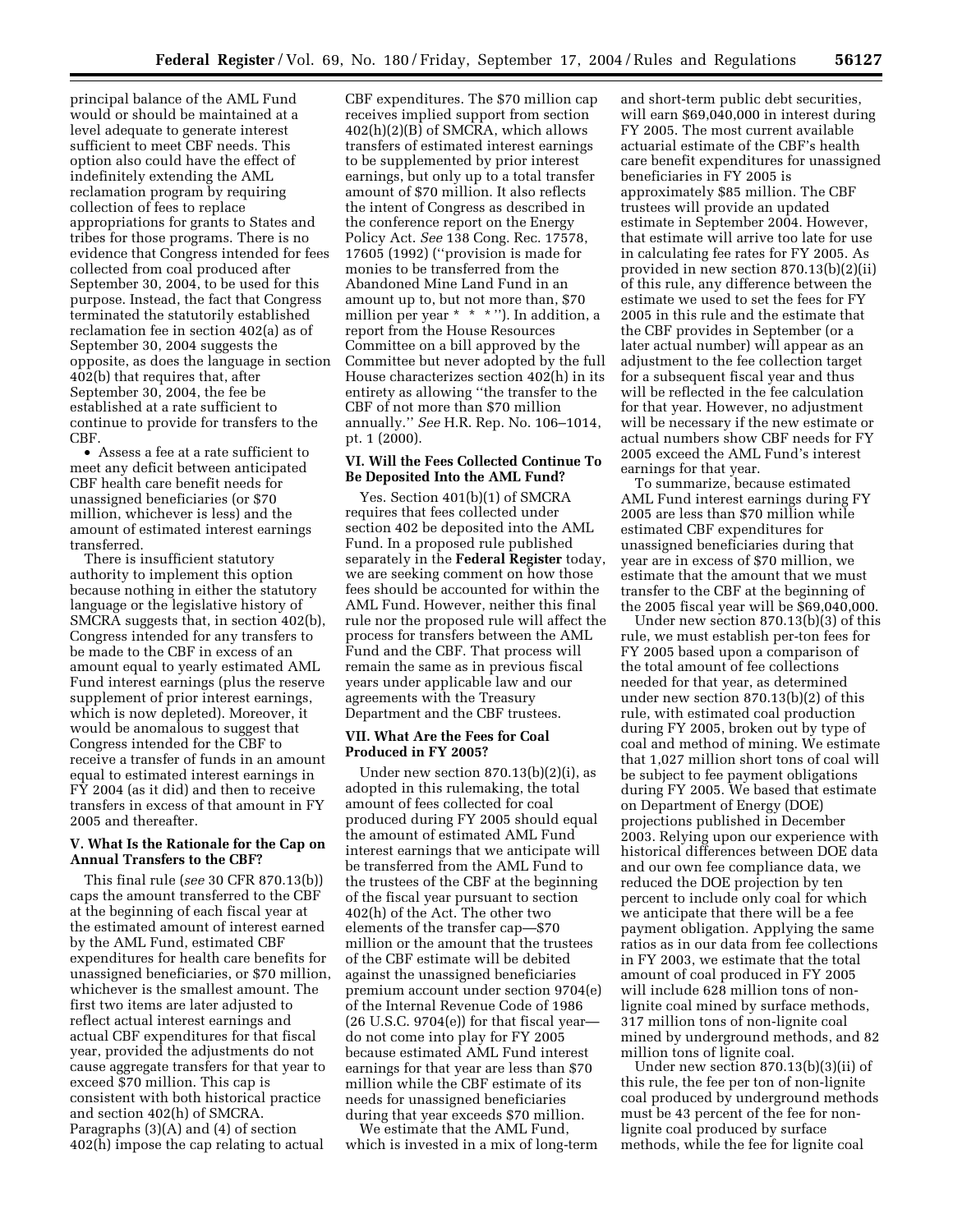must be 29% of the fee for non-lignite coal produced by surface methods. Applying those ratios and rounding to the nearest 0.1 cent, we are establishing the following fees for coal produced during FY 2005:

• Surface-mined coal (except lignite): 8.8 cents per ton.

• Underground-mined coal (except lignite): 3.8 cents per ton.

• Lignite: 2.5 cents per ton.

By our calculations, those are the fees necessary to generate the \$69,040,000 needed to equal the amount that we estimate will be transferred to the CBF at the beginning of the 2005 fiscal year, while maintaining the appropriate fee ratios. To the extent that the estimates upon which our calculations are based prove inaccurate, we will adjust the fee collection target for future years accordingly, as required by new section  $870.13(b)(2)(ii)$  and (iii) of this rule.

We do not anticipate any in situ mining during the 2005 fiscal year. However, if such mining occurs, the fee will be the same as the fee for underground-mined coal (if the in situmined coal is anthracite, bituminous, or subbituminous coal) or for lignite (if that is the type of coal being mined by in situ methods). If in situ mining occurs, the fee will be based upon the quantity and quality of gas produced at the site, converted to Btu's per ton of coal upon which in situ mining was conducted, as determined by an analysis performed and certified by an independent laboratory.

Stockpiled coal that was mined before October 1, 2004, is subject to the fees established in this rule at the time it is used, sold, or transferred. For example, coal that was sold before October 1, 2004, but that has not physically left the minesite is subject to the fees established in section 402(a) of the Act, which will now be codified in paragraph (a) of section 870.13.

This portion of the preamble satisfies the notice requirements of new section 870.13(b)(1) of this rule with respect to the establishment of fees for FY 2005.

# **VIII. Why Are We Publishing a Proposed Rule at the Same Time as the Final Rule?**

As explained further below, we are publishing a proposed rule in today's **Federal Register** that proposes the same changes that we are making in this final rule. The proposed rule also addresses some additional issues related to allocation and disposition of monies deposited in the AML Fund. Most significantly, the proposed rule includes a provision addressing whether the new fees should be allocated under section 402(g) of SMCRA. Because AML Fund

revenues are not allocated until the end of the fiscal year, we have time to consider the allocation issue at a later date. Thus, we will not publish a final rule addressing the allocation issue until after the public has received notice and an opportunity for comment. In addition, after considering comments on the proposed rule, we may publish a new final rule that makes changes to the provisions of the final rule that we are adopting today.

#### **IX. Why Are We Publishing This Rule as a Final Rule Without Opportunity for Comment?**

We are adopting these regulations as final under the ''good cause'' exception in the Administrative Procedure Act (APA) at 5 U.S.C. 553(b)(3)(B). That provision of the APA allows an agency to issue a rule without prior notice or opportunity for public comment ''when the agency for good cause finds (and incorporates the finding and a brief statement of the reasons therefore in the rules issued) that notice and public procedure thereon are impracticable, unnecessary, or contrary to the public interest.'' Using the same rationale, we are also invoking the good-cause exemption at 5 U.S.C. 553(d)(3) to the APA requirement that rules be published at least 30 days prior to their effective date.

Section 402(b) of SMCRA imposes a clear expiration date (September 30, 2004) for the fee rates established in section 402(a) of the statute. It also specifies that, after that date, fees shall be established at a rate that will continue to provide for the deposit referred to in section 402(h), which pertains to transfers to the CBF. As explained above, we believe that provision is susceptible to only one reasonable interpretation. Therefore, comment is unnecessary.

Further, waiting to adopt a final rule until we provide advance notice and an opportunity for public comment would be impracticable and contrary to the public interest. Generally, the existence of a statutory deadline will provide an agency with a good cause justification for the publication of a final rule without advanced notice and an opportunity for comment. See, *e.g.*, *United States Steel Corp.* v. *United States Environmental Protection Agency*, 605 F.2d 283 (5th Cir.), *cert. denied*, 444 U.S. 1035 (1979). In the current situation, a statutory deadline exists because unless operators are required to pay fees for coal produced during the fiscal year beginning on October 1, 2004, we may be unable to transfer AML Fund monies to the CBF.

This is explained in greater detail below.

We recognize that an agency delay in beginning a rulemaking may not necessarily establish the time constraint that would give rise to good cause for dispensing with advance notice and comment. However, unusual circumstances causing the delay in the present situation justify the use of the APA good cause exception. In this case, we delayed initiating a rulemaking to implement a new fee requirement because we thought that considerable activity in Congress, including the introduction of at least seven bills (H.R. 3778, H.R. 3796, H.R. 4529, S. 2049, S. 2086, S. 2208, and S. 2211), would lead to enactment of legislation that would establish fees for coal produced after September 30, 2004. In short, we thought it highly imprudent to begin the rulemaking process to attempt to solve a problem that Congress itself appeared prepared to solve. Moreover, we thought it to be an unnecessary waste of agency resources to begin the rulemaking process earlier given the likelihood that any new rule ultimately would become moot in light of what we believed to be a forthcoming congressional solution.

However, because those legislative efforts have thus far been unsuccessful, we now must establish those fees through the rulemaking process to provide for the transfer to the CBF on or about October 1. Section 402(h)(1) of SMCRA specifies that the Secretary may make the transfer to the CBF only in any fiscal year ''with respect to which fees are required to be paid under this section.'' Therefore, unless we adopt this rule as final, allowing us to set new fees for coal produced on or after October 1, 2004, operators may be under no obligation to pay fees in the coming fiscal year and we may not be authorized to make the transfer to the CBF. Such a situation would be untenable and would adversely affect the approximately 17,000 unassigned beneficiaries currently receiving health care benefits from the CBF. See *N. Am. Coal Corp.* v. *Dir., Office of Workers' Compensation Programs, United States Dep't of Labor*, 854 F.2d 386 (10th Cir. 1988) (''good cause'' found for emergency rule concerning claims for medical benefits under the Black Lung Act since any delay in publication of the rule that caused loss or interruption of medical benefits to eligible coal miners would be ''contrary to public interest'').

Maintaining the continuity of payment of health care premiums is an important public policy goal that will be accomplished through the continuing payment of fees by coal operators at a level significantly lower than they paid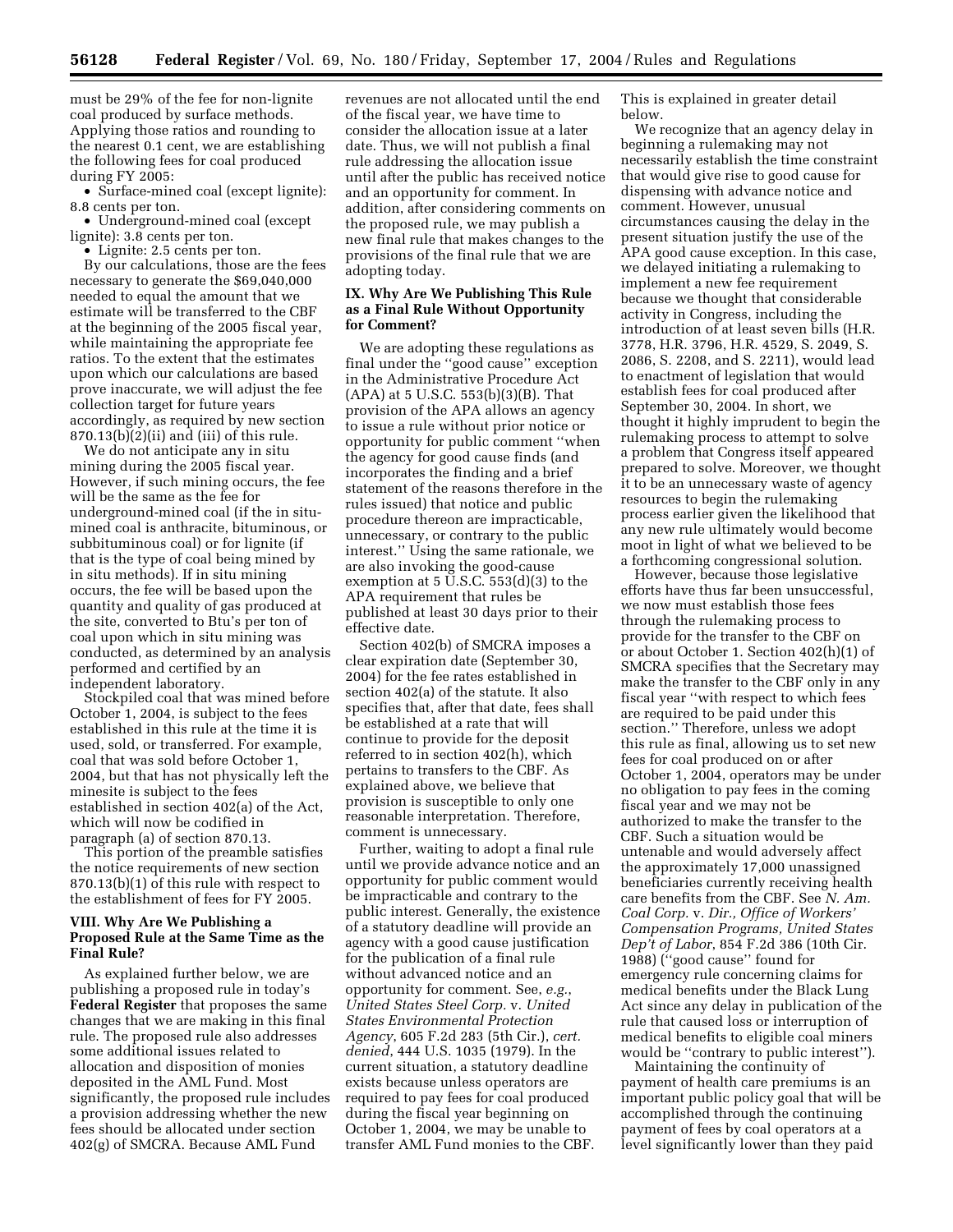for coal produced before October 1, 2004. We do not intend to jeopardize health care benefits for unassigned beneficiaries by waiting to publish a final rule until after October 1, 2004.

In addition, because the fee may be a factor in negotiating sale prices for coal, it is beneficial to notify industry as soon as possible about changes in fees. Companies enter into a variety of mining and sales contracts with varying provisions for payment of the fee. For example, a mining contract may call for the mine owner, the permittee, the person extracting the coal, or the purchaser to pay the fee.

For those reasons, it is not in the public interest to provide notice and an opportunity for public comment before publication of a final rule establishing fees for coal produced after September 30, 2004.

Adoption of this rule on a final basis does not mean that we have no interest in seeking input from the public. To the contrary, in a separate document published in today's **Federal Register**, we are also publishing these rule changes as a proposed rule, soliciting comment on what changes, if any, we should make in the final rule that we are adopting today. Upon receipt and evaluation of those comments, we will publish a document addressing the comments and, if necessary, a new final rule making any appropriate changes to the final rule that we are adopting today.

#### **X. Procedural Matters**

#### *A. Executive Order 12866*

This document is considered a significant rule and is subject to review by the Office of Management and Budget under Executive Order 12866.

a. This rule will not have an effect of \$100 million or more on the economy. It will not adversely affect in a material way the economy, productivity, competition, jobs, the environment, public health or safety, or state, local, or tribal governments or communities. The rule will not add to the existing cost of operating a mine under an approved regulatory program in any significant fashion. We anticipate that the average fee under this rule over the next ten years would be 5.7 cents per ton of surface-mined, non-lignite coal, which is less than 0.2 percent of the value of the coal, assuming an average price of \$30 per ton. Furthermore, the fees established under this rule will be lower than the existing AML reclamation fees, which expire on September 30, 2004. The fees imposed under this rule will result in the collection of an estimated \$469 million from the coal industry

during FY 2005–2014, an average of \$46.9 million per year. That amount is approximately \$3 billion less than what would be collected if the existing AML reclamation fee were extended another ten years.

b. This rule will not create a serious inconsistency or otherwise interfere with an action taken or planned by another agency.

c. This rule does not alter the budgetary effects of entitlements, grants, user fees, or loan programs or the rights or obligations of their recipients.

d. This rule raises novel legal and policy issues, which is why the rule is considered significant under Executive Order 12866.

#### *B. Regulatory Flexibility Act*

The Department of the Interior certifies that this rule will not have a significant economic impact on a substantial number of small entities under the Regulatory Flexibility Act (5 U.S.C. 601 *et seq.*). See the discussion in Part X.A. above.

# *C. Executive Order 13211—Actions Concerning Regulations That Significantly Affect Energy Supply, Distribution, or Use*

This rule is not considered a significant energy action under Executive Order 13211. The replacement of the AML reclamation fee by a much smaller fee for continuation of the transfers to the CBF will not have a significant effect on the supply, distribution, or use of energy.

#### *D. Small Business Regulatory Enforcement Fairness Act*

This rule is not a major rule under 5 U.S.C. 804(2), the Small Business Regulatory Enforcement Fairness Act. For the reasons stated in Part X.A. above, this rule will not:

a. Have an annual effect on the economy of \$100 million or more.

b. Cause a major increase in costs or prices for consumers, individual industries, Federal, State, or local government agencies, or geographic regions.

c. Have significant adverse effects on competition, employment, investment, productivity, innovation, or the ability of U.S.-based enterprises to compete with foreign-based enterprises.

# *E. Executive Order 12630—Takings*

This rule does not have any significant takings implications under Executive Order 12630. Therefore, a takings implication assessment is not required.

#### *F. Executive Order 13132—Federalism*

This rule does not have significant Federalism implications because it does not concern relationships between the Federal government and State or local governmental units. Therefore, there is no need to prepare a Federalism Assessment.

#### *G. Executive Order 13175—Consultation and Coordination With Indian Tribal Governments*

To the extent that this rule may have a substantial direct effect on the relationship between the Federal Government and Indian tribes, or on the distribution of power and responsibilities between the Federal Government and Indian tribes, potentially affected tribal governments will be notified through this publication in the **Federal Register**, and by direct notification from OSM, of the ramifications of this rulemaking. More importantly, in a separate document published in today's **Federal Register**, we are publishing this rule as a proposed rule, soliciting comment on what changes, if any, we should make in the final rule. This will enable tribal officials and other tribal constituencies throughout Indian Country to have meaningful and timely input in the development of the final rule. Upon receipt and evaluation of all comments, we will publish a document addressing the comments and making any appropriate changes to the final rule.

#### *H. Executive Order 12988 on Civil Justice Reform*

The Department of the Interior has determined that this rule meets the requirements of sections 3(a) and 3(b)(2) of Executive Order 12988, ''Civil Justice Reform'' (56 FR 55195).

#### *I. Unfunded Mandates Reform Act*

This rule will not impose a cost of \$100 million or more in any given year on any governmental entity or the private sector.

#### *J. Federal Paperwork Reduction Act*

The Department of the Interior has determined that this rule does not contain collections of information which require approval by the Office of Management and Budget under 44 U.S.C. 3501 *et seq.* OMB has previously approved the collection activities and assigned clearance numbers 1029–0063 and 1029–0090 for the OSM–1 form and coal weight determination, respectively. Under this rule, the only change to the OSM–1 form will be a reduction in the fee rates printed on the form.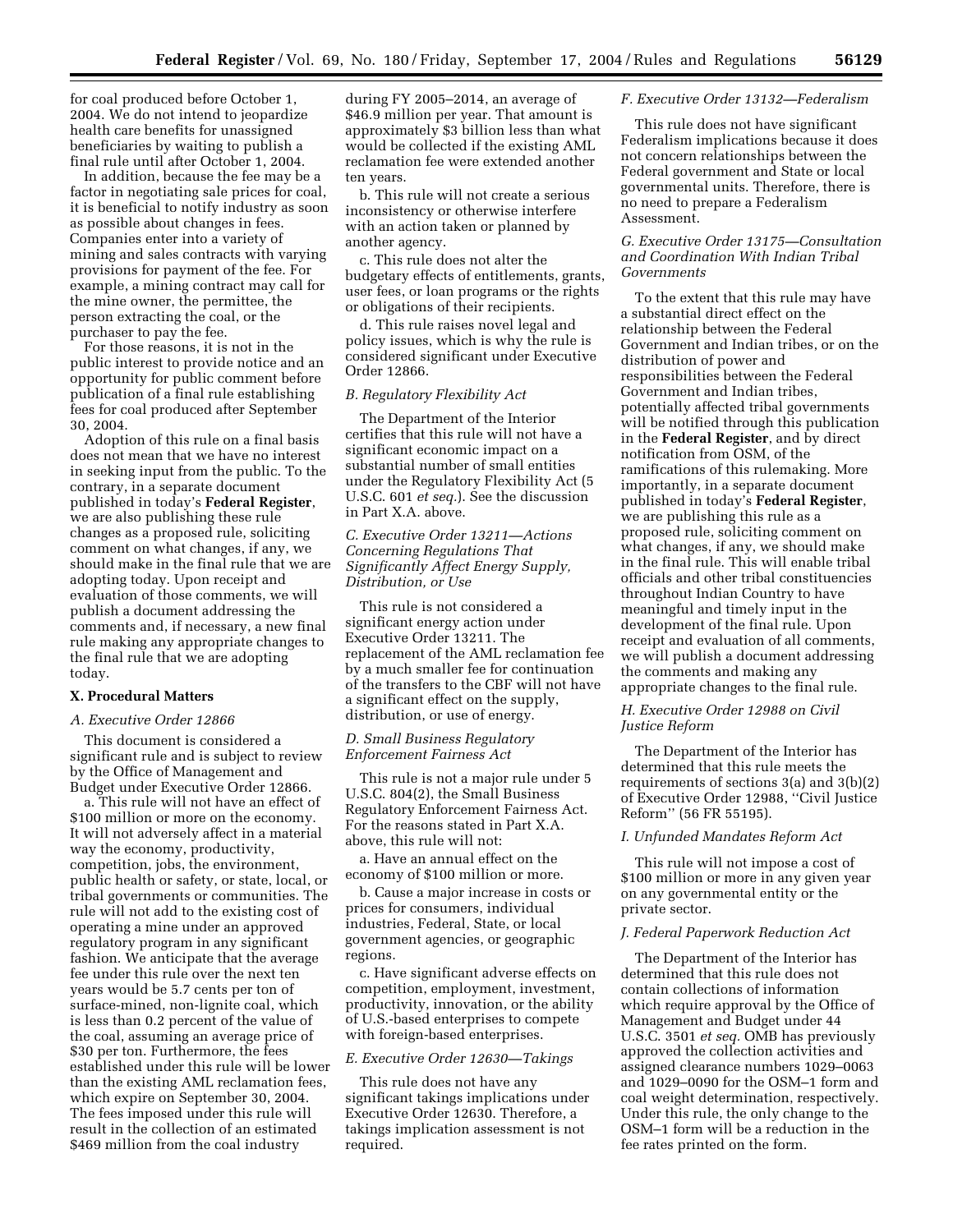#### *K. National Environmental Policy Act*

OSM has determined that this rulemaking action is categorically excluded from the requirement to prepare an environmental document under the National Environmental Policy Act of 1969, as amended, 42 U.S.C. 4332 *et seq.* In addition, we have determined that none of the ''extraordinary circumstances'' exceptions to the categorical exclusion apply. This determination was made in accordance with the Departmental Manual (516 DM 2, Appendixes 1.9 and 2).

# *L. Clarity of This Regulation*

Executive Order 12866 requires each agency to write regulations that are easy to understand. We invite your comments on how to make this rule easier to understand, including answers to questions such as the following:

(1) Are the requirements in the rule clearly stated?

(2) Does the rule contain technical language or jargon that interferes with its clarity?

(3) Does the format of the rule (grouping and order of sections, use of headings, paragraphing, etc.) aid or reduce its clarity?

(4) Would the rule be easier to understand if it were divided into more numerous but shorter sections? (A ''section'' appears in bold type and is preceded by the symbol ''§'' and a numbered heading; for example, ''§ 870.13.'')

(5) Is the description of the rule in the **SUPPLEMENTARY INFORMATION** section of this preamble helpful in understanding the rule?

(6) What else could we do to make the rule easier to understand?

Send a copy of any comments that concern how we could make this rule easier to understand to: Office of Regulatory Affairs, Department of the Interior, Room 7229, 1849 C Street, NW., Washington, DC 20240. You may also e-mail the comments to this address: *Exsec@ios.doi.gov*.

#### **List of Subjects in 30 CFR Part 870**

Abandoned Mine Reclamation Fund, Reclamation fees, Reporting and recordkeeping requirements, Surface mining, Underground mining.

Dated: September 7, 2004.

# **Chad Calvert,**

*Acting Assistant Secretary, Land and Minerals Management.*

■ For the reasons set forth in the preamble, the Department is amending 30 CFR Part 870 as follows:

# **PART 870—ABANDONED MINE RECLAMATION FUND—FEE COLLECTION AND COAL PRODUCTION REPORTING**

■ 1. The authority citation for Part 870 continues to read as follows:

**Authority:** 28 U.S.C. 1746, 30 U.S.C. 1201 *et seq.*, and Pub. L. 105–277.

■ 2. In § 870.12, paragraph (d) is revised to read as follows:

#### **§ 870.12 Reclamation fee.**

\* \* \* \* \* (d) The reclamation fee shall be paid after the end of each calendar quarter beginning with the calendar quarter starting October 1, 1977.

 $\blacksquare$  3. Amend § 870.13 as follows:

■ A. Revise the section heading.

■ B. Redesignate paragraphs (a) through

(d) as paragraphs (a)(1) through (4).

■ C. Add a heading for paragraph (a).

■ D. Add a new paragraph (b). The revision and additions read as

#### **§ 870.13 Fee rates.**

follows:

(a) *Fees for coal produced for sale, transfer, or use through September 30, 2004*. (1) \* \* \*

\* \* \* \* \* (b) *Fees for coal produced for sale, transfer, or use after September 30, 2004.* In this paragraph (b), ''we'' refers to OSM, ''Combined Fund'' refers to the United Mine Workers of America Combined Benefit Fund established under section 9702 of the Internal Revenue Code of 1986 (26 U.S.C. 9702), and ''unassigned beneficiaries premium account'' refers to the account established under section 9704(e) of the Internal Revenue Code of 1986 (26 U.S.C. 9704(e)).

(1) *Fees to be set annually.* We will establish the fee for each ton of coal produced for sale, transfer, or use after September 30, 2004, on an annual basis. The fee per ton is based on the total fees required to be paid each fiscal year, as determined under paragraph (b)(2) of this section, allocated among the estimated coal production categories, as provided in paragraph (b)(3) of this section. We will publish the fees for each fiscal year after Fiscal Year 2005 in the **Federal Register** at least 30 days before the start of that fiscal year. Once we publish the fees, they will not change for that fiscal year and they will apply to all coal produced during that fiscal year.

(2) *Calculation of the total fee collections needed.* The total amount of fee collections needed for any fiscal year is the amount that must be transferred from the Fund to the Combined Fund

under section 402(h) of the Act (30 U.S.C. 1232(h)) for that fiscal year, with any necessary adjustments for the amount of any fee overcollections or undercollections in prior fiscal years. We will calculate the amount of total fee collections needed as follows:

(i) *Step one.* We will determine the smallest of the following numbers:

(A) The estimated net interest earnings of the Fund during the fiscal year;

(B) \$70 million; or

(C) The most recent estimate provided by the trustees of the Combined Fund of the amount that will be debited against the unassigned beneficiary premium account for that fiscal year (''the Combined Fund's needs'').

(ii) *Step two.* We will increase or decrease, as appropriate, the amount determined under step one by the amount of any adjustments to previous transfers to the Combined Fund resulting from a difference between estimated and actual interest earnings or the estimated and actual Combined Fund's needs. This paragraph (b)(2)(ii) applies only to adjustments to transfers for prior fiscal years beginning on or after October 1, 2004, and only to those adjustments that have not previously been taken into account in establishing fees for prior years.

(iii) *Step three.* We will adjust the amount determined under steps one and two of this section by an amount equal to the difference between the fees actually collected (based on estimated production) and the amount that should have been collected (based on actual production) for any prior fiscal year beginning on or after October 1, 2004, if the difference has not previously been taken into account in establishing fees for prior years.

(3) *Establishment of fees.* We will use the following procedure to establish the per-ton fees for each fiscal year:

(i) *Step one.* We will estimate the total tonnage of coal that will be produced during that fiscal year and for which a fee payment obligation exists, categorized by the types of coal and mining methods described in paragraph (b)(3)(ii) of this section.

(ii) *Step two.* We will allocate the total fee collection needs determined under paragraph (b)(2) of this section among the various categories of estimated coal production under paragraph (b)(3)(i) of this section to establish a per-ton fee based upon the following parameters:

(A) The per-ton fee for anthracite, bituminous or subbituminous coal produced by underground methods will be 43 percent of the rate for the same type of coal produced by surface methods.